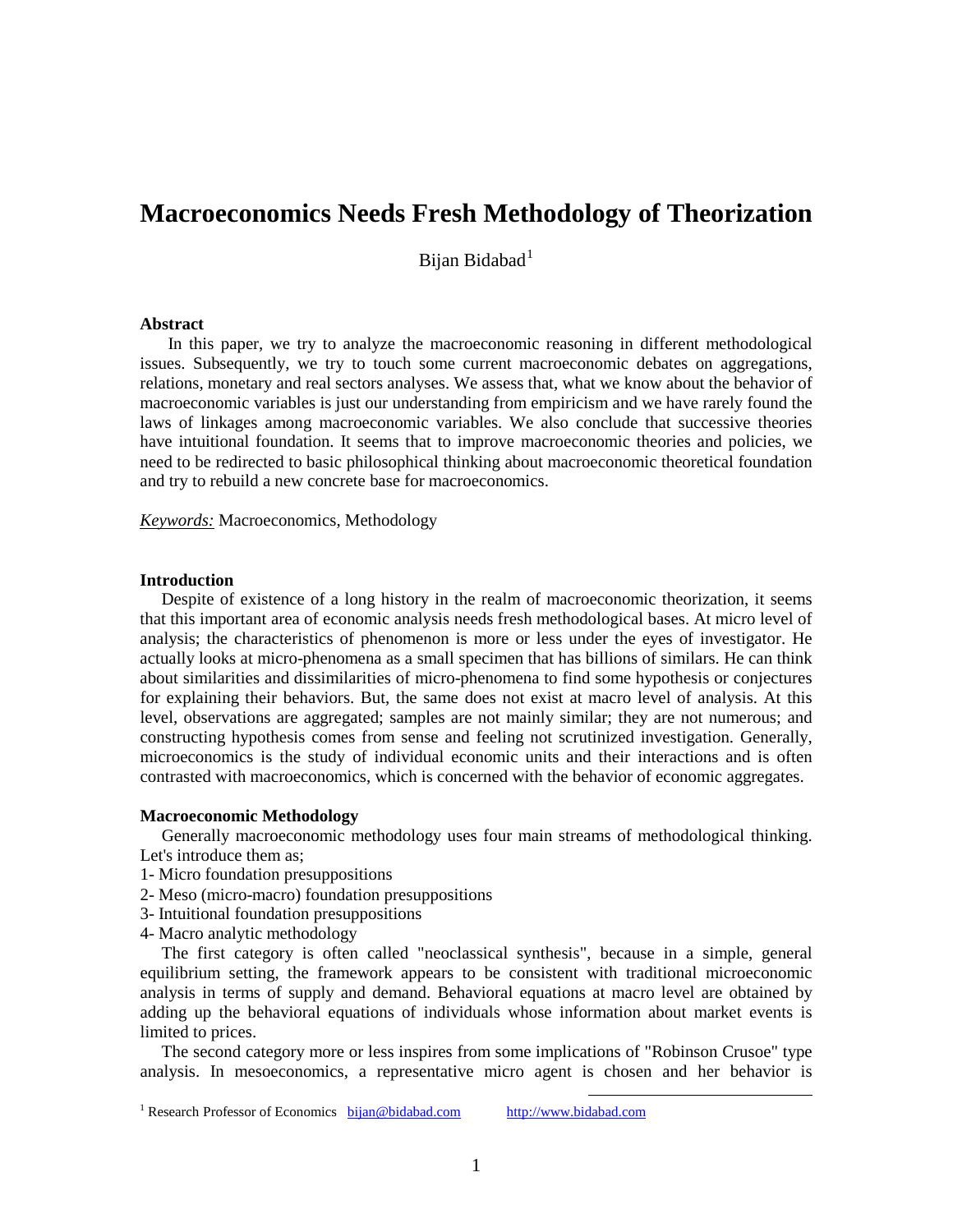exaggerated and generalized in such a way that similar corresponding macro behavior is akin to it. For example, in mesoeconomics, a representative firm is used to represent either an industry or the whole economy, depending on the question at hand.

 The third category consists of those theories that come from intuitions and feelings of theoricians based on their logical reasoning inspired from their findings from general economic, social and psychological relations and facts among selected aggregate variables.

 At the fourth category, theorician is going to innovate suitable logical tools to explain the relations of aggregates. That is, he tries to build a concrete logical structure from base to roof as similar as the observed phenomena. In contrast to latter category, he does not try to justify the observations, but his endeavor is to build a specific behavioral model to interpret behavior.

 All above first three categories suffer from certain deficiencies. The major problem with the first category is aggregation from micro to macro level, which is always tricky. On the other hand, this micro foundation relies on what is generally regarded as the weakest part of micro theory as the tatonnement mechanism. Generalization from micro to macro level as in the second category is again tricky. The majority of problems in these two categories are due to marginal principles. Since this principle, holds at micro level of analysis but does not hold at macro level. At the former level, all agents are assumed to act as price takers and there is no one who can change prices, but at the latter level, the aggregate variables can and should change price level. Despite of these, some authors have discussed that the fundamental distinction between macroeconomics and microeconomics is that macroeconomics is an attempt to understand situations of underemployment and excess capacity, while microeconomics is primarily concerned with situations of full utilization of resources (see, Leijonhufvud (1968)). This distinction is well taken, certainly the inspiration for what we today call macroeconomics came from an attempt to understand the prolonged underutilization of resources. Thus, it seems that the aggregated versus disaggregated nature of the study is the fundamental distinction between microeconomics and macroeconomics. In this regard, structuring microeconomic bases for macroeconomic analysis becomes a bit tricky.

 The methodology of the third category is highly widespread. Although, it suffers from not having concrete micro or meso foundations, but is not pure of them. Perhaps, it may be claimed that the major contributions to macroeconomics literatures belong to this category. Keynes's General Theory of Employment, Interest and Money (1936) is the most famous milestone in this realm. The analysis based on the feeling and comprehension of the macroeconomic aggregate variables is the major characteristic of this category. Theoricians in this area tries to understand the behavior of aggregates and thinks to find the interactions howness of them from the past facts. For example, one as Keynes may observe a scatter plot of consumption versus disposable income during a long time horizon. At the first glance, observer understands that all points follow each other around a linear straight positively sloped line through origin at a high degree of closeness. Description of this observation as "Absolute Income Hypothesis" was the inference that Keynes raised. Interpretation of this phenomenon as a theory (consumption function) is free of basic prerequisite logical reasoning. Though, this hypothesis has been shown to be most often true.

 The fourth category methodology consists of origins of original thinking in macroeconomic theorization. As an example, we may look at the Fisher's The Purchasing Power of Money (1911). In this book, Fisher uses very simple but concrete logical reasoning to explain the quantity theory of money. His reasoning uses some simple analytical tools as steelyard. Empirical evidences have shown the validity of his theory based on so many evidences for so wide ranges of circumstances. And instances in which prices and quantity of money have moved together are recorded for many centuries of history, for countries in every part of the globe, and for a wide diversity of monetary arrangements.

 In subsequent discussions, we are going to touch some of current macroeconomic discussions briefly, which suffer from not having concrete methodological tools. In this task, we do not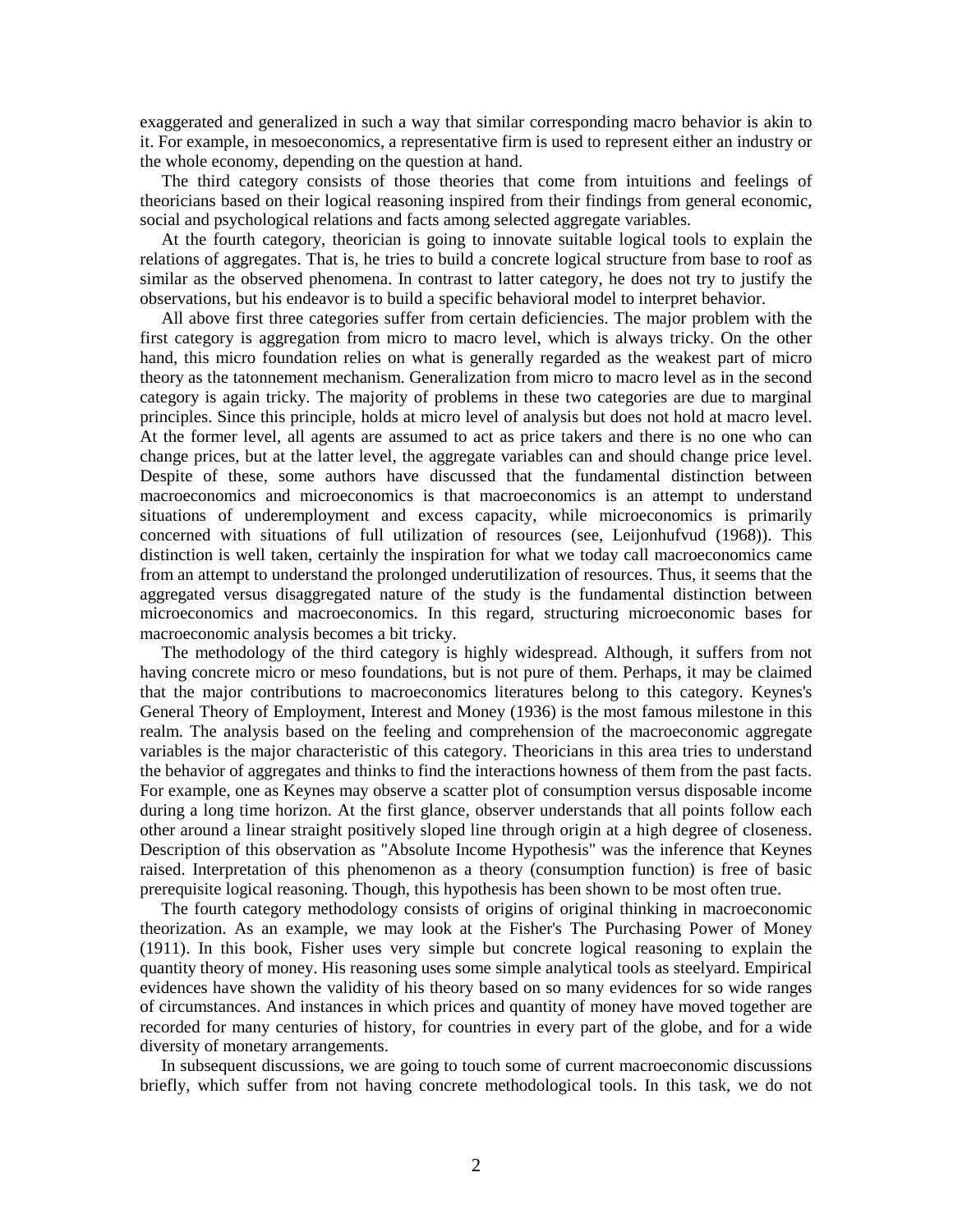survey the literature engaged; since there are valuable references to expose the chronological development of macroeconomic discussions.

## **Macroeconomic Aggregates**

 Generally, aggregation problem is a scientific task to reduce or combine detailed information when data are too numerous or in too much details to be manageable. Microeconomic theory treats the behavior of optimizing individual agents. The desire to analyze the aggregates of macroeconomics leads to the theories that construct such aggregates from behavior of individual agents.

 Leontief's (1947a, 1947b) theorem states that commodity (or input) aggregate exists if and only if the marginal rate of substitution between any two kinds of commodities (or inputs) is independent of quantity of other commodities (or inputs) excluded from our commodity (or input) aggregate. That is marginal rate of substitution between each pair of elements included in and excluded from our aggregate are independents. According to this theorem, we are confronted with many difficulties in macroeconomic aggregates (see, F.M. Fisher (1988)). In the case of consumption, if a similar restrictive condition is satisfied for all the aggregates of consumer, then the household's utility function can be written in aggregate term. If we wish to represent consumer behavior as maximizing the aggregated utility function subject to an aggregated budget constraint, we should have aggregate prices as well as aggregate consumption commodities. Aggregate prices similarly should obey Leontief theorem as well. To construct aggregate demands of a collection of consumers by horizontal summation of their individual demands causes set of questions. For example, only aggregate income and not its distribution can influence demand. On the other hand, at given prices this makes the relative changes of demand to changes of income for all consumers demand for a given commodity the same constant.

 In the case of production, satisfaction of Leontief condition is again required for aggregation over inputs or outputs. Accordingly, movement of inputs among different firms should leave total output unchanged. This necessarily requires that all firms' production functions be linear in inputs with the same coefficients. Assuming this assumption is highly strong. Even this restrictive assumption will not suffice, since there are high differentiations among inputs. That is not all labors are the same and all capital equipments too. On the other side, linearity of production function implicitly implies constant return to scale and this causes to consider small firms equivalent to large ones.

 However, we may conclude that the analytical use of macroeconomic aggregates is without sound foundation (see, Fisher (1988) and Sonnenschen (1988)). That is we cannot treat the consumption and production sides of the economy as single household or firm. Moreover, we cannot build aggregated variables with similar definitions that we have for microeconomic agents. This latter obstacle actually causes distortion of aggregate variables, which are used in macroeconomic analysis frequently.

## **Macroeconomic Relations**

 In macroeconomic analysis we try to investigate the relation among macroeconomic aggregates. Apart from the shortages of aggregates pointed out before, there are lots of paradoxes in macroeconomic relations. Macroeconomists often tend to examine a large domain of economic phenomena by adapting theoretical concepts that had originally been devised for a much narrower range of special issues specially at micro level. The discoveries of paradoxical relations derive from the fact that their process of generalization often turns out to be ill-conceived and misleading, if not entirely unwarranted. One of the main sources of disputes among macroeconomists is because of this phenomenon, and has made macroeconomics as the most controversial fields of economics. But, science looks for strong theories and behavioral laws to make the man able to forecast and control the states of variables.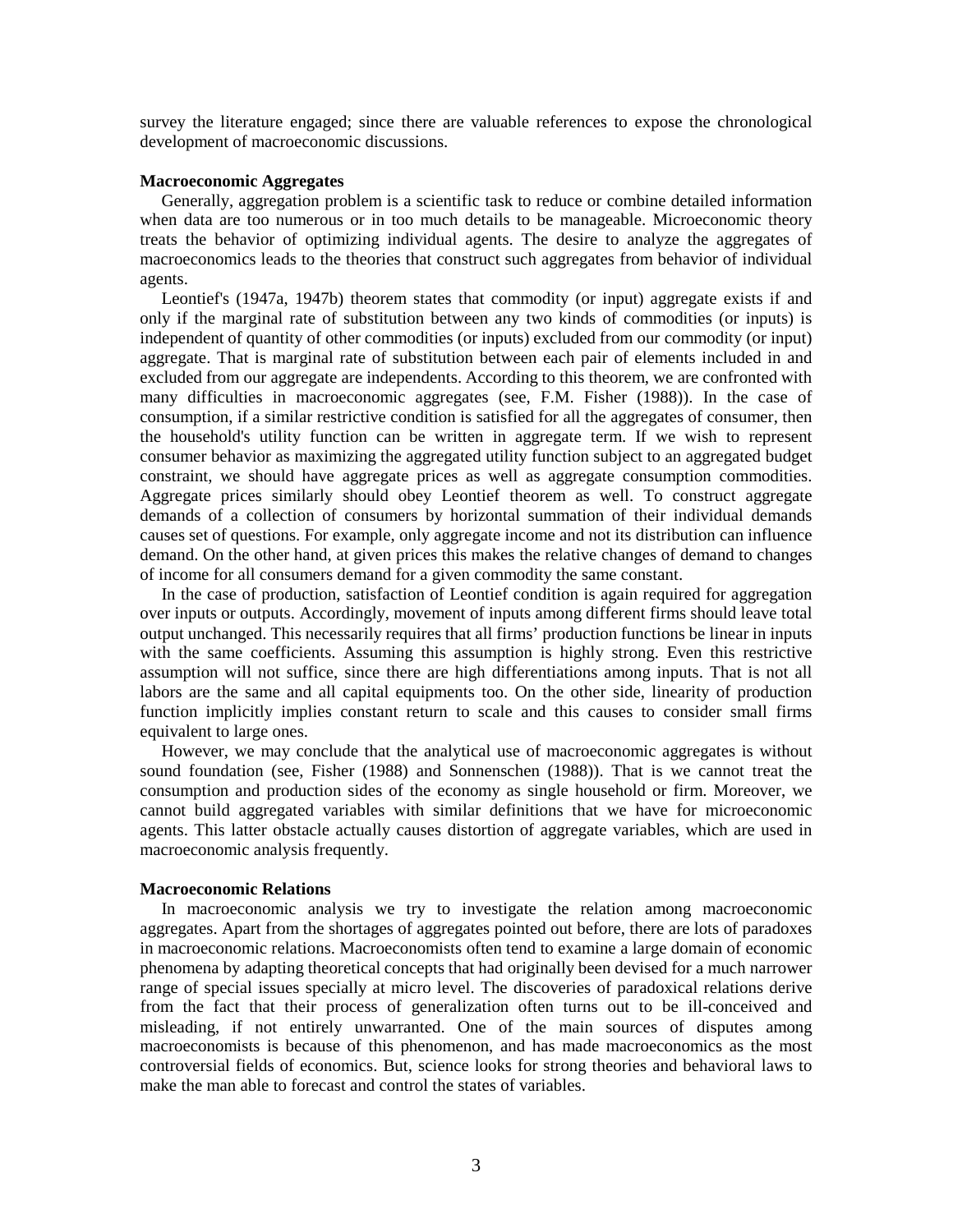## **Monetary Sector**

 There are huge amount of literatures on monetary sector analysis, but among these literatures, there are some major questions that have not been respond yet and are of crucial importance as economic methodology viewpoints.

 There are many intellectual and philosophical controversies among monetary economists to give a concrete and well-defined foundation for monetary discussions. The philosophical arguments that are milestones for developing theories are well treated but not sufficient in the realm of monetarism. Many monetary variables have not been thoroughly defined yet. Mainly, money itself does not have an exact definition to allow economists to refer to it properly in a theoretical-empirical consistent framework. However, across different structures of different economies, it is concluded that definition of money should be consistent with what can be used as money in a specific economy and at a specific time. Degree of moneyness and degree of public acceptability of different means as money are other problems that need to be recognized in each economy under consideration. In this regard, the particular content of money may be different from place to place and time to time. It is discussed that there is no sharp distinction between money and other assets in the real world. Moreover, it is the asset holder's decision that determines what asset types are close substitutes for another and which are not. It is also emphasized that one can define money as what is meant by a sufficiently close substitute for other assets and as far as the definition of money is concerned, the most important issue is the identification and measurement of a stable aggregate demand for money function.

 Thus, in the context of this more general approach, the correct definition of money becomes a matter of an empirical analysis. Here, an important question is arisen, as to what is the theoretical definition of money that is consistent with its real world application. This is the point that turns the economist attention to the demand motives for money or kinds of assets that are included in the broader definitions of money. On the other hand, it is defined based on the functions that money performs.

 Indeterminacies in definition of money arise from misspecification of functioning of money in the economy. On the other hand, money is defined commonly as anything that is generally acceptable as a means of payment or in final settlement of a debt. Thus, this still remains the problem of classification, of enumerating those items that are generally acceptable as a means of payment. Acceptability is an attribute possessed by most assets - but in varying degrees. However, for this "concrete" definition of money as means of exchange or store of value, we cannot draw the borderline to distinguish money from other assets that may be physical or nonphysical, tangible or non-tangible assets, goods, services and so on. "Abstract" definition of money that thinks of money as unit of account or measure of value also cannot identify the border of money and other assets. However, in a technologically changing world and continuous improvements in financial systems, drawing such a borderline is not an easy task. The following example shows the rejectability of both concrete and abstract money definitions.

 The services that housewives offer their husbands to look after children and managing home affairs are noticeable, if we could add them up in national income accounts. However, this is because of problems and shortcomings of national income accounting, but, for these services no money is allotted, but the wives' services are compensated by other types of services as providing family expenditure and supports that their husbands offer their wives. In this particular case, wives' services are exchanged by husbands' services in absence of money. So, money as means of exchange is not used and nothing is stored by money as value. Money is not also used to account the services exchanged or measuring the corresponding value. Therefore, concrete and abstract definitions do not include the phenomenon presented by this example. There are many examples that may be observed which do not satisfy these definitions and the border of money and other assets remains undefined. Instead, the economists have attempted to discuss on the functioning of money based on various monetary aggregates. It is also tried that each monetary aggregate have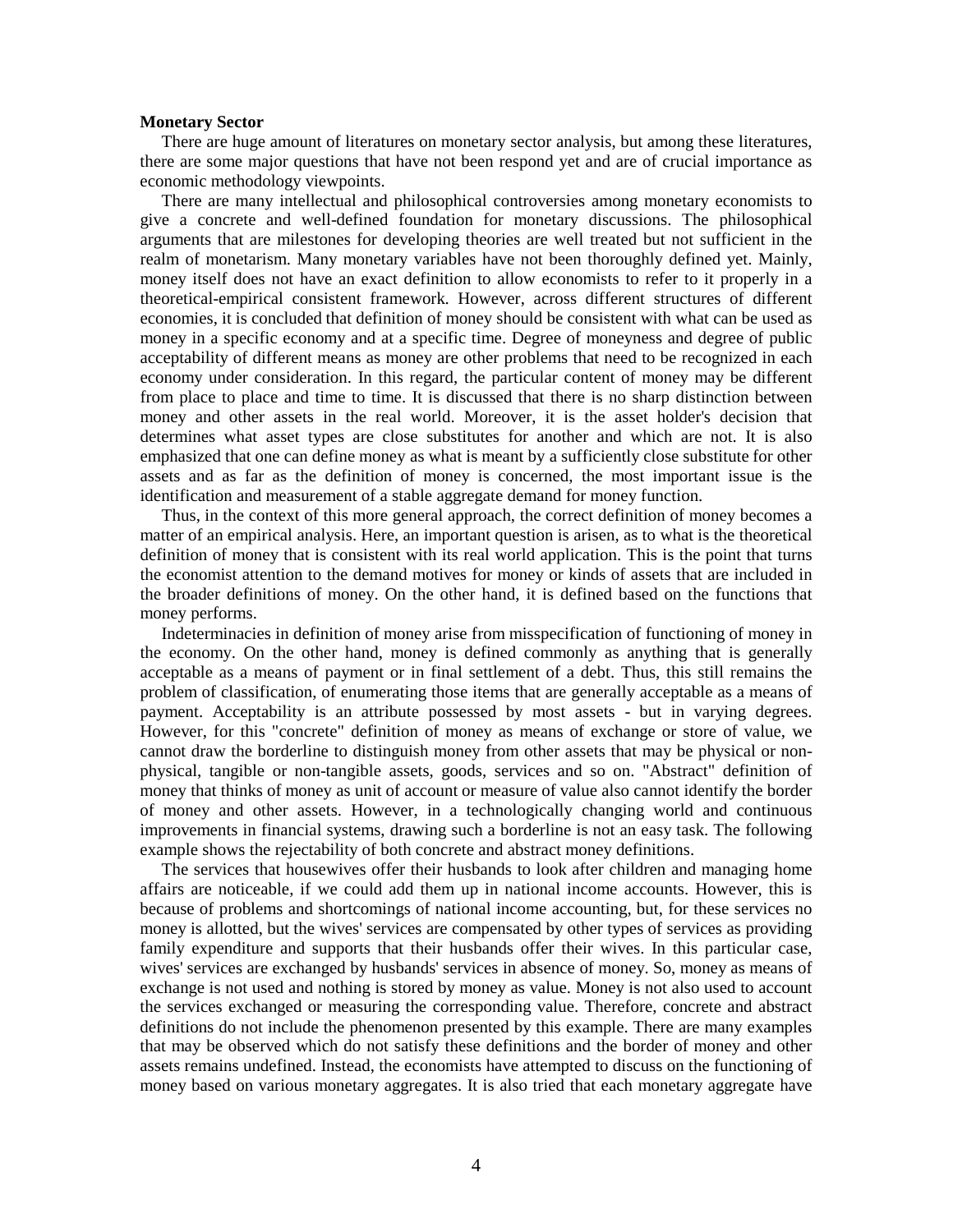certain characteristics to be consistent for specific issues. However, it is not a good remedy, but is actually prevailed.

 Now let us consider money as an economic commodity that has its own price and market consequences. If money is working as a commodity, it must have a price. Its equilibrium price should be determined when its demand and supply meet each other in the market. Again another question is arisen, as to what is the "price of money" definition!? There are many literatures regarding demand for and supply of money, but in existing theories there is no coordination between the money demand and supply in market to determine the price of money. The cornerstone of economic analysis is based on demand and supply analysis and the main variable in demand and supply functions is price. We always talk about demand for and supply of money without referring to "price of money". That is we talk about amount of quantity exchanged without reference to price of exchange. Some authors try to interpret inverse of general price level of goods and services as price of money, but it is only an interpretation of a related variable and replacement of its inverse form instead of the lost "price of money" variable. However, even this interpretation of "price of money" does not enter into demand and supply analysis of money theoretically. Some other authors think of interest rate as money price. But it is not really true, since when money is used for transaction, no interest is mentioned and when money is used for speculation interest is matter. This means that interest rate as "price of money" is zero for transaction and positive for speculation purposes. Thus, interest rate is the productivity measure of money source not "price of money". It is by this misunderstanding that we observe interest rate in theoretical and empirical formulation of demand for and supply of money. Ignorance of price in demand and supply functions is the same as neglecting the laws of demand and supply (see, Bidabad (2014), Bidabad and Mastorakis (2014))

 Monetary transmission mechanism -that is the mechanism of transmission of the effects of monetary sector onto the real sector- is also distorted. The foundation of this mechanism is given by Fisher's equation of exchange. This equation which relates money to transaction is of the most importance in this area, but this equation does not show the relation of transaction to income and concludingly money to income. After introduction of this important theory, however, other schools of thoughts interpreted income as a scale variable of transaction and tried to reinterpret velocity of circulation of money only as a variable, which equates nominal income to stock of money as "income velocity of circulation of money" and so on. These interpretations actually distorted the main proposition of Fisher which is the most important contribution to monetary economics.

## **Real Sector**

 Let us start the discussion on the aggregate demand and supply as the final conclusions that macroeconomists try to sum up. Generally, as pointed out before, we have not reached a complete methodology to find the economy utility (or welfare) and production functions. Under highly restrictive assumption, suppose we were able to define them. Even in this case, optimization of global utility or profit of the economy is not possible, because the assumption of rationality does not hold anymore for the global economy. Society is not as rational as individual. Abolishing of perfect competition is another problem. Comparability of different statics does not establish. The optimization of utility or profit of global economy is so far from those of individual economic agents and there is no certainty that even have the same direction. Social benefits can be at opposite direction of individual benefits. This does not rarely occur, and it is actually a well known discussion in economic literatures. By this, it is not possible to maximize the economy utility function to derive aggregate demand or to maximize the economy profit function to derive marginal cost as the aggregate supply curve. What is used as these functions of aggregate demand and supply are just conjectural curves similar to what we observe at microeconomics as market demand and supply. Sectors of aggregate demand also suffer from not having certain theoretical bases. The main part of aggregate demand is consumption function. This function should be a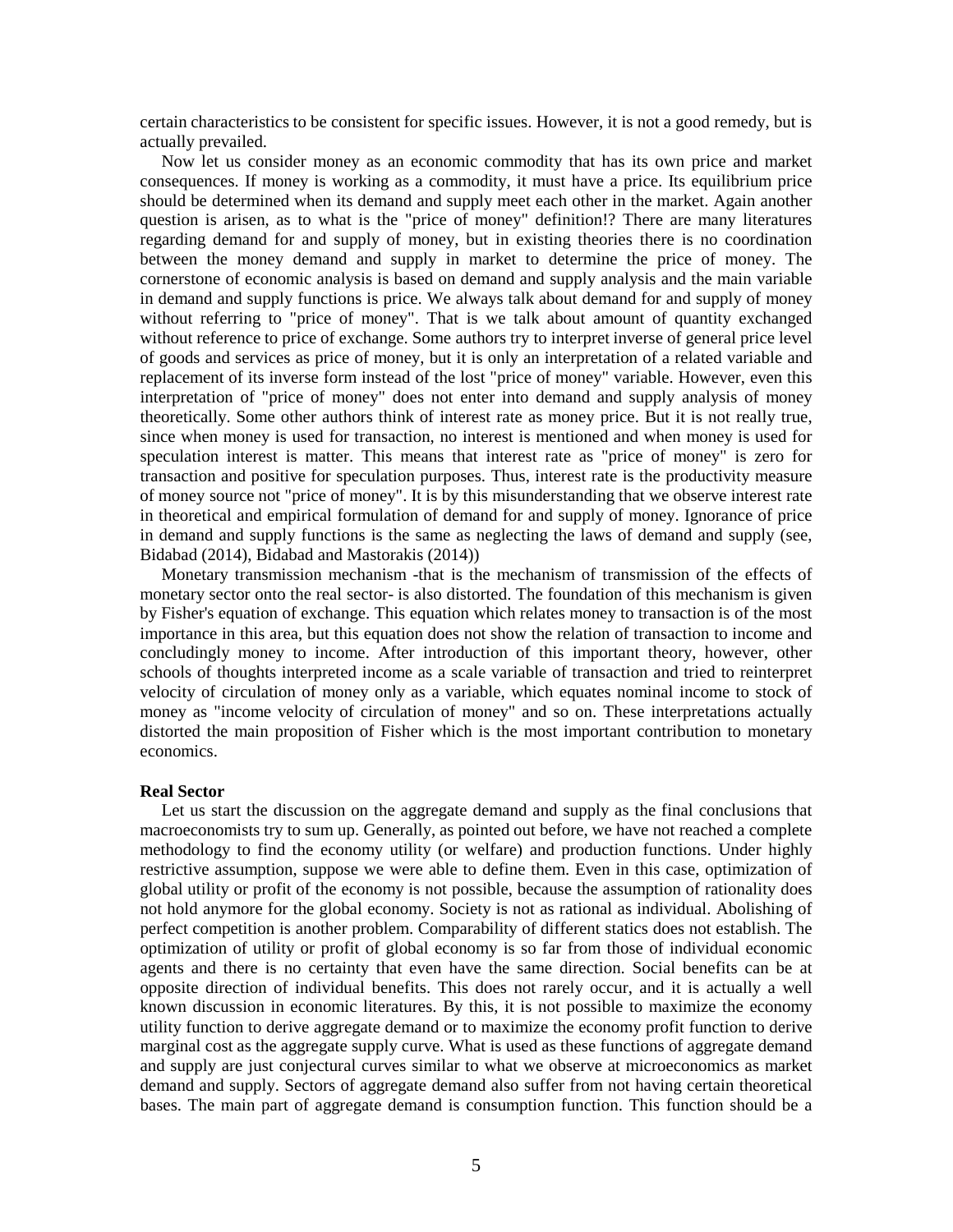demand schedule. And every demand schedules must be functions of prices. This statement is an economic law not a tautology. This is also true for investment demand function. These functions have deep roots in economic literature but even no one of them states aggregate consumption or investment demands as functions of prices. In contrast to these sectors, demand for imports and supply of exports that conform the foreign sector of aggregate demand have been introduced as functions of prices. Other minor sectors of aggregate demand as changes of inventory and depreciation of capital also have the same problem of consumption and investment demands.

 Another problem is mathematical aggregation (or summation) of the sectors functions. Since, income is equal to production at macro level, and then sum of all functions of sectors should add up to income. This condition is satisfied for national income accounts as sum of sectors expenditures but it does not hold for sectors of aggregate demand prevailing functions. That is, if we sum up consumption function, investment function, government expenditures, export function and negative of import function we cannot reach the equation of "income equal to expenditures". On the other hand, sum of these functions does not reduce to original mathematical identity of national income.

 Other aggregates at income side of national income accounts as saving, transfer payments and taxes have similar problem. Saving function should be directly related to consumption and thus it should also be a function of prices. But the only variable that is not observed at saving function is price. The problem of mathematical summation cited before is also remained unsolved at this side of national income accounts identity. That is, again, we cannot reach income by mathematical summation of consumption function, saving function, tax function and transfer payments function.

 Definition of aggregates cannot recognize a definite border among them. We cannot actually distinguish saving from investment. We cannot explain the relation of saving at monetary sector to saving at real sector or at national income accounts. That is, we cannot link saving and time deposits at banking sector to saving and investment of real sector. Although, saving at banks, saving at national income accounts and investment as subaggregate of expenditure are all "saving" and are all "investment". Despite of this, saving and investment both in monetary and real sectors lead to the paradox of capital. Capital itself is one of the main controversial variables in macroeconomic analysis. Wealth the nearest friend of capital is another problem. These two latter variables have not exact definitions in macroeconomics and there is no exact criterion to distinguish them. Relating to capital we cannot distinguish substitution of old capital equipments by new ones from depreciation of capital equipments. That is we cannot draw a border to distinguish capital substitution from capital depreciation.

 Relation of foreign exchange to domestic money is another puzzle. We do not know how exchange rate is determined as a result of monetary process. We observe a high correlation between domestic money and foreign exchange rates, but we cannot remove the problem of specification error in these relations. This means that we know the existence of such a relation but we do not know how it is.

 Generally, relation of variables are based on the empiricism rather that theorisism. Empirical relation of inflation and unemployment has been devoted lots of literatures. It is justified for short and long terms and economists try to interpret the why. Dynamism over macroeconomic relations and introducing models as multi-period dynamic relations is just to make unsolved and unidentified problems more complex. In this area, the phenomenon of business cycles and economic fluctuation is of most important problems. Monetary transmission mechanism is another unsolved problem in this area. We do not have exact response to the question as how monetary sector can affect real sector, because this mechanism is highly dependent to interest rate and interest rate is a time-based variable. Thus, all monetary and fiscal policies are determined in a realm of doubts about their effects on economy.

## **Conclusion**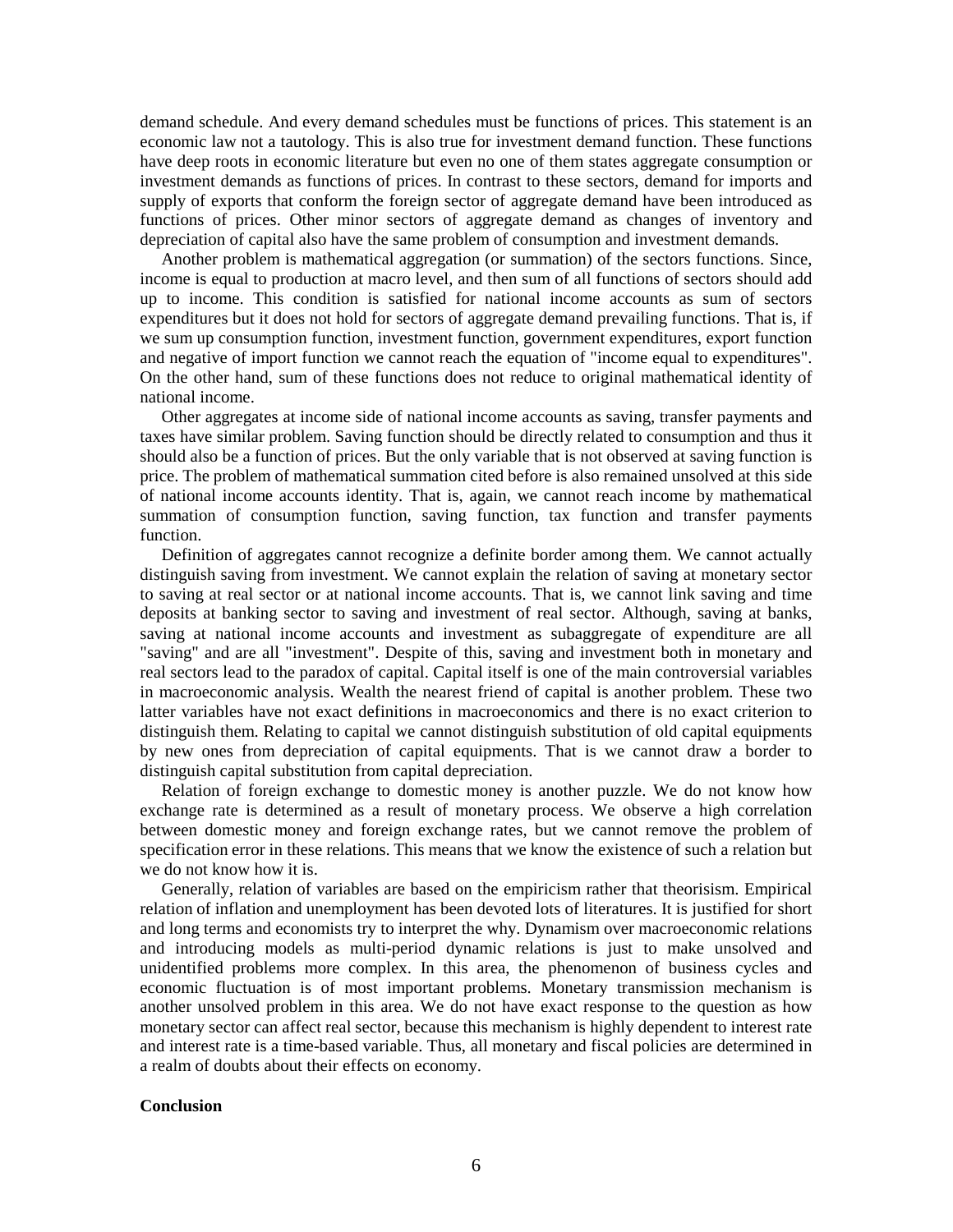Disregarding the how macroeconomic aggregates are constructed and their structural definitional problems, what we know about the behavior of macroeconomic variables is just our understanding from empiricism and we have rarely found the laws of the inter-relationship among macroeconomic variables. Perhaps it can be said that Fisher's original quantity theory of money is just our main progress at macroeconomics. He tries to express equilibrium rather than going through supply and demand. Other successive theories have intuitional foundation as discussed before. Disregarding the definition of aggregate and sub-aggregate variables, national income accounting and identities among total income and total expenditures and total production is an elegant theoretical base for macroeconomic analysis. It seems that to improve macroeconomic theories and policies we need redirect researches to basic philosophical thinking about macroeconomic theoretical foundation and try to rebuild a new concrete base for macroeconomics.

## **References**

- Bidabad, B. [2014], Bijan Bidabad, General monetary equilibrium. Lap Lambert Academic Publishing, OmniScriptum GmbH & Co. KG, ISBN: 978-3-659-54045-5, Spring 2014. [http://www.amazon.com/General-Monetary-Equilibrium-International-](http://www.amazon.com/General-Monetary-Equilibrium-International-Commodity/dp/3659540455/ref=sr_1_2?s=books&ie=UTF8&qid=1401553331&sr=1-2)[Commodity/dp/3659540455/ref=sr\\_1\\_2?s=books&ie=UTF8&qid=1401553331&sr=1-2](http://www.amazon.com/General-Monetary-Equilibrium-International-Commodity/dp/3659540455/ref=sr_1_2?s=books&ie=UTF8&qid=1401553331&sr=1-2)
- Bidabad, B. Mastorakis, N. [2014], Money-Transaction-Income Process (Quatification of Quantity Theory of Money). Proceeding of the 3rd International Conference on Economics, Political, Law and Fiscal Sciences (EPLS '14), World Scientific and Engineering Academy and Society (WSEAS). Transilvania University of Brasov, Brasov, Romania, pp. 213-220, June 26-28, 2014 .

```
http://www.bidabad.com/doc/MTV4.pdf
http://www.bidabad.com/doc/MTV4.ppt
```
- Bidabad, B. [1991], Dependence of research methodology on laboratory tools in economics. Methodus, Bulletin of International Network for Economic Method, Vol. 3, No.1, June, 129- 30.
- Bidabad, B. [1990], Micro-macro analysis of trade and migration, Economic and Management Journal, No. 7, Winter, Islamic Azad University, Tehran, Iran. <http://www.bidabad.com/doc/mohajerat-tejarat.pdf>
- Chrystal K.A. [1990], (ed.) Monetarism, Vol. I, II; Edward Elgar.
- Dean E. [1965], (ed.); The controversy over quantity theory of money, D.C. Health & Company, a division of Raytheon education company, Lexington, Massachusetts.
- Fisher I. [1911], The purchasing power of money, its determination and relation to credit, interest and crises; assisted by H.G. Brown, reprinted by Augustus M. Kelly bookseller, 1963, New York.
- Fisher D. [1980]. Monetary theory and demand for money, Martin Robertson Pub., Oxford.
- Fisher, F.M. [1988] Aggregation problem, The new Palgrave, a dictionary of economics, J. Eatwell, M. Milgate, P. Newman; eds., Macmillan.
- Hume D. [1752]. Of money, in writings on economics, edited by Eugene Rotwein (University of Wisconsin Press, 1970). Reprinted of selected essays from political discourses, 1752.
- Johnson H.G. [1979]. (ed.), Selected essays in monetary economics, 2nd impression, George Allen & Unwin, London.
- Keynes J.M. [1936], General theory of employment, interest and money, Macmillan, London.
- Laidler D.E.W. [1977]. The demand for money: theories and evidence, 2nd ed., Harper & Row Inc., New York.
- Laidler D.E.W. [1969]. The definition of money: theoretical and empirical problems, Journal of money, credit and banking, Aug.